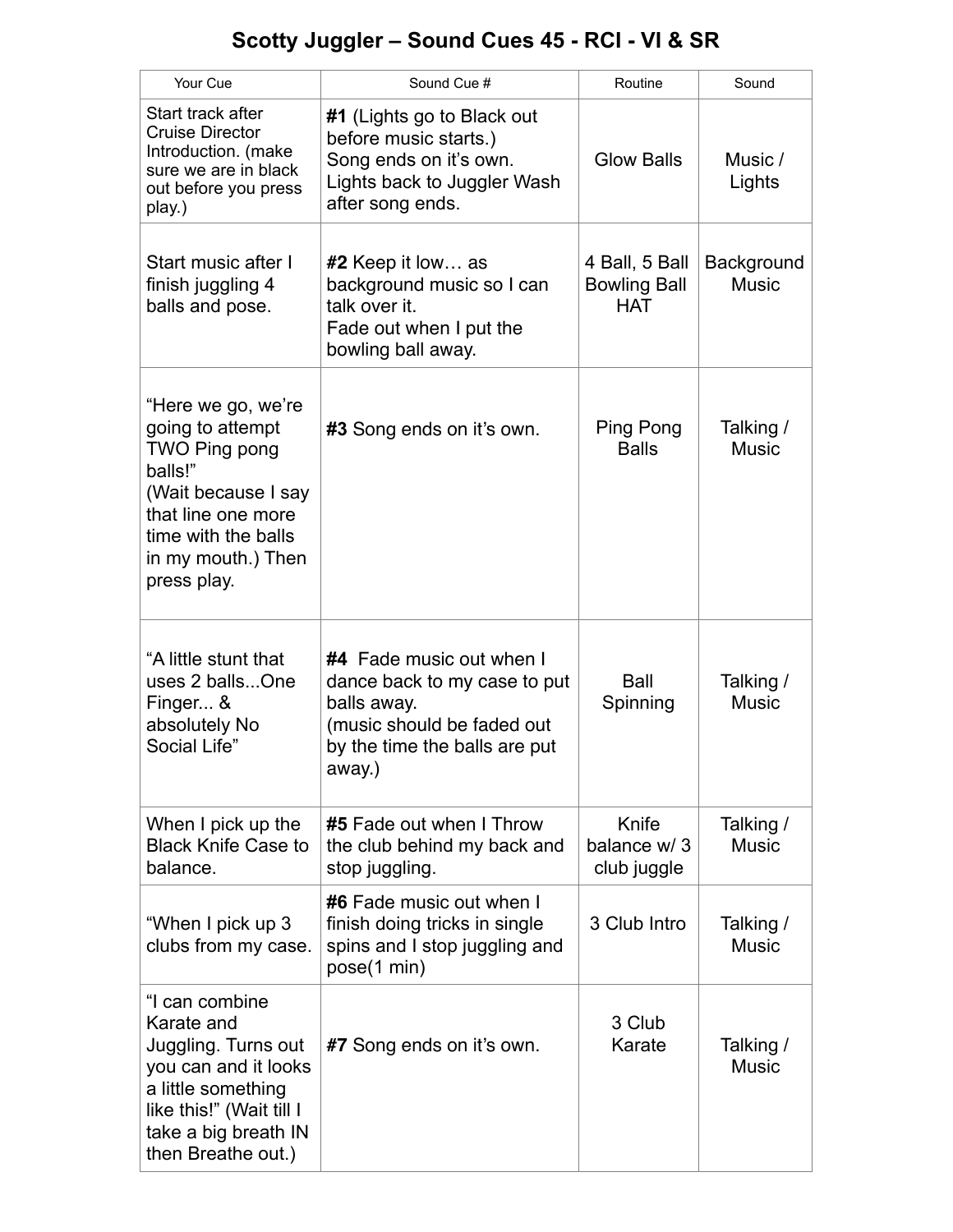| "There's really only<br>one trick worth<br>doing in Double<br>spins and that is<br>trick called "Booty<br><b>Shaken Back</b><br>crosses!" | #8 Song ends on it's own.                                                                                                                                                                                                       | 3 Club<br><b>Backcrosses</b>   | <b>Music</b>                                 |
|-------------------------------------------------------------------------------------------------------------------------------------------|---------------------------------------------------------------------------------------------------------------------------------------------------------------------------------------------------------------------------------|--------------------------------|----------------------------------------------|
| "This is like the<br>Olympics of<br>Juggling"                                                                                             | #9 Fade song out when I pull<br>out the Red Medallion<br>Lanyard                                                                                                                                                                | Red<br>Lanyard<br>Intro        | Talking                                      |
| "Lets Do it!"<br>(when music starts.)                                                                                                     | #10 Song ends on it's own.                                                                                                                                                                                                      | Club and<br><b>Knives Kick</b> | Talking /<br><b>Music</b>                    |
| "Using a can of<br>Tennis balls I<br>thought maybe I<br>could show you<br>something<br>"UNBELIEVABLE!!"                                   | #11 Song ends on it's own.                                                                                                                                                                                                      | <b>Tennis Balls</b>            | Talking /<br><b>Music</b>                    |
| "I slowly perfected it<br>during my 2nd &<br>3rd<br>Senior year." (I take<br>a drink of water)                                            | #12 Song ends on it's own.<br>(Don't stop the track the<br>first time it ends, it<br>Continues Track finishes<br>at 1 min 34 sec.) * Also<br>mute my microphone<br>during this track.<br>Un-mute right after the<br>music ends. | <b>RINGS</b>                   | <b>Music</b>                                 |
| "I need a<br>volunteer I need<br>some Help!"                                                                                              | #13 Keep track going till<br>volunteer gets all the way on<br>stage.                                                                                                                                                            | Picking<br>Volunteer           | <b>Music</b>                                 |
| "In order for me to<br>get on this thing I<br>must use my<br>magical powers."<br>(Start when I walk<br>across stage with<br>Unicycle.)    | Fade out when the<br># 14<br>Volunteer sits back down in<br>her seat.                                                                                                                                                           | Unicycle /<br>Volunteer        | Talking /<br><b>Music</b><br>(Rocky<br>Song) |